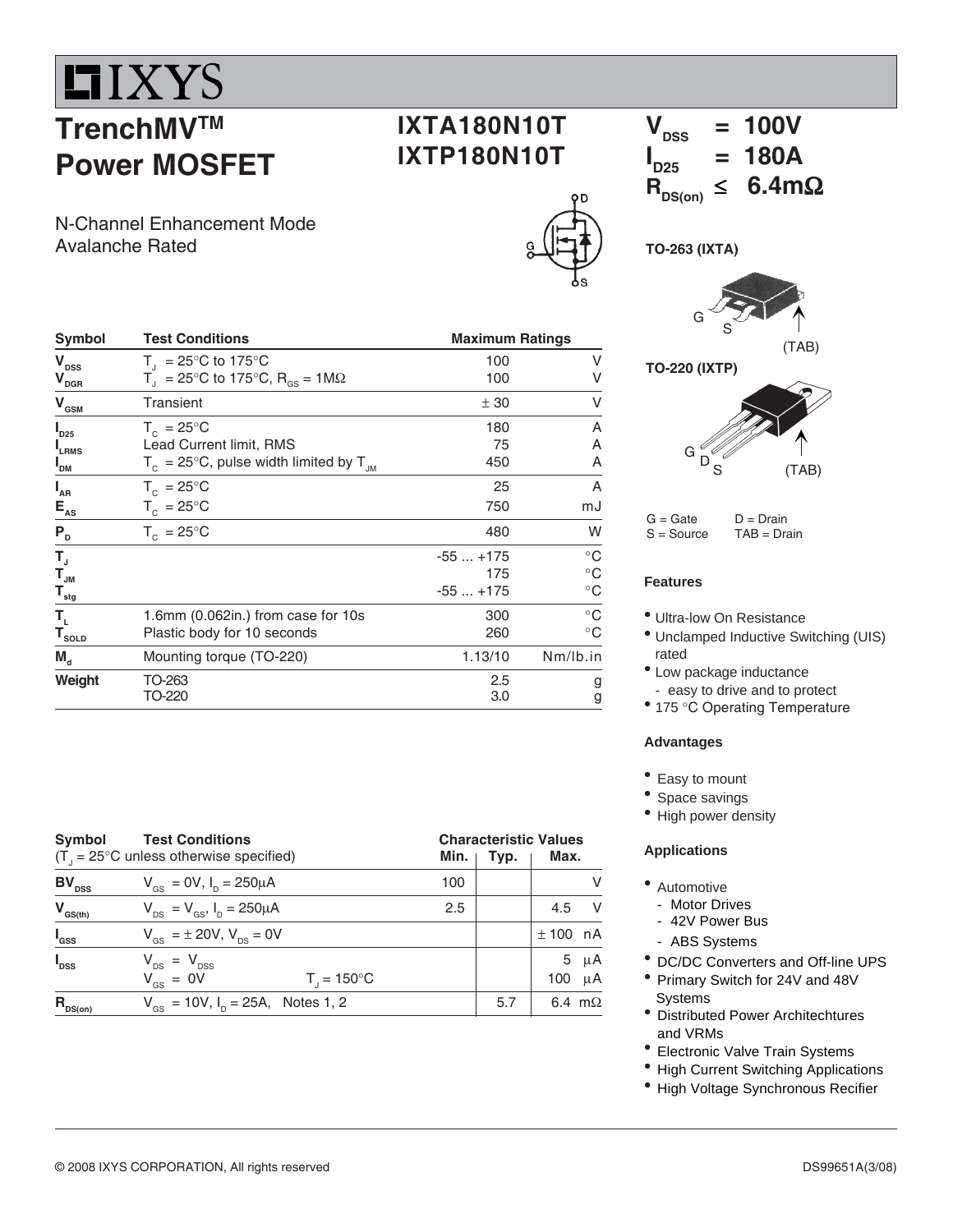|                             | 1 1 4 X X X I V                                                                                                               |                              |      |               |  |  |
|-----------------------------|-------------------------------------------------------------------------------------------------------------------------------|------------------------------|------|---------------|--|--|
| <b>Symbol</b>               | <b>Test Conditions</b>                                                                                                        | <b>Characteristic Values</b> |      |               |  |  |
|                             | $(T1 = 25^{\circ}C$ unless otherwise specified)                                                                               | Min.                         | Typ. | Max.          |  |  |
| $g_{\rm fs}$                | $V_{\text{ns}}$ = 10V, $I_{\text{ns}}$ = 60A, Note 1                                                                          | 70                           | 110  | S             |  |  |
| $C_{\rm iss}$               |                                                                                                                               |                              | 6900 | pF            |  |  |
| $C_{\rm{oss}}$              | $V_{\text{gs}} = 0V$ , $V_{\text{ps}} = 25V$ , f = 1MHz                                                                       |                              | 923  | pF            |  |  |
| $C_{\rm rss}$               |                                                                                                                               |                              | 162  | pF            |  |  |
| $t_{\text{\tiny d(0n)}}$    |                                                                                                                               |                              | 33   | ns            |  |  |
| t,                          | <b>Resistive Switching Times</b><br>$V_{\text{gs}} = 10V$ , $V_{\text{ps}} = 0.5 \cdot V_{\text{pss}}$ , $I_{\text{p}} = 25A$ |                              | 54   | ns            |  |  |
| $t_{\text{\tiny d(off)}}$   | $R_c = 3.3\Omega$ (External)                                                                                                  |                              | 42   | ns            |  |  |
| t,                          |                                                                                                                               |                              | 31   | ns            |  |  |
| $\mathbf{Q}_{\text{g(on)}}$ |                                                                                                                               |                              | 151  | nC            |  |  |
| $\mathbf{Q}_{gs}$           | $V_{\text{gs}} = 10V$ , $V_{\text{ps}} = 0.5 \cdot V_{\text{pss}}$ , $I_{\text{p}} = 25A$                                     |                              | 39   | nC            |  |  |
| $\mathbf{Q}_{\mathsf{gd}}$  |                                                                                                                               |                              | 45   | nС            |  |  |
| $R_{thJC}$                  |                                                                                                                               |                              |      | 0.31 °C/W     |  |  |
| $R_{thCH}$                  | TO-220                                                                                                                        |                              | 0.50 | $\degree$ C/W |  |  |

#### **Source-Drain Diode**

**HIYVS** 

I

| <b>Test Conditions</b><br>Symbol                                         | <b>Characteristic Values</b> |      |      |    |
|--------------------------------------------------------------------------|------------------------------|------|------|----|
| $(T_{1} = 25^{\circ}C$ unless otherwise specified)                       | Min.                         | Typ. | Max. |    |
| $I_{s}$<br>$V_{\text{gs}} = 0V$                                          |                              |      | 180  | A  |
| $I_{\rm SM}$<br>Repetitive, pulse width limited by $T_{\mu}$             |                              |      | 450  | A  |
| $\mathbf{V}_{\mathrm{SD}}$<br>$I_{\rm c} = 25A, V_{\rm cs} = 0V,$ Note 1 |                              |      | 0.95 | V  |
| $t_{rr}$<br>$I_{F} = 90A, V_{GS} = 0V$                                   |                              | 72   |      | ns |
| $I_{\rm RM}$<br>$-di/dt = 100A/\mu s$                                    |                              | 5.1  |      | A  |
| $\mathbf{Q}_{_{\mathsf{RM}}}$<br>$V_{\rm B} = 0.5 \cdot V_{\rm DSS}$     |                              | 0.18 |      | μC |

Notes: 1. Pulse test,  $t \le 300 \mu s$ , duty cycle,  $d \le 2\%$ .

2. On through-hole packages, R<sub>DS(on)</sub> Kelvin test contact location must be 5mm or less from the package body.

# **IXTA180N10T IXTP180N10T**



L 14.61 15.88 .575 .625 L1 2.29 2.79 .090 .110 L2 1.02 1.40 .040 .055<br>
L3 1.27 1.78 .050 .070<br>
L4 0 0.38 0 .015 L3 1.27 1.78 .050 .070 L4 0 0.38 0 .015 R 0.46 0.74 .018 .029

#### **TO-220 (IXTP) Outline**



|  | SYM            | INUHES   |      | MILLIME I ERS     |       |  |  |
|--|----------------|----------|------|-------------------|-------|--|--|
|  |                | MIN      | MAX  | MIN               | MAX   |  |  |
|  | Α              | .170     | .190 | 4.32              | 4.83  |  |  |
|  | þ              | .025     | .040 | 0.64              | 1.02  |  |  |
|  | b <sub>1</sub> | .045     | .065 | 1.15              | 1.65  |  |  |
|  | C              | .014     | .022 | 0.35 <sub>1</sub> | 0.56  |  |  |
|  | D              | .580     | .630 | 14.73             | 16.00 |  |  |
|  | E              | .390     | .420 | 9.91              | 10.66 |  |  |
|  | e              | .100 BSC |      | 2.54 BSC          |       |  |  |
|  | F              | .045     | .055 | 1.14              | 1.40  |  |  |
|  | H1             | .230     | .270 | 5.85              | 6.85  |  |  |
|  | J <sub>1</sub> | .090     | .110 | 2.29              | 2.79  |  |  |
|  | k              | 0        | .015 | 0                 | 0.38  |  |  |
|  |                | .500     | .550 | 12.70             | 13.97 |  |  |
|  | 1 <sub>1</sub> | .110     | .230 | 2.79              | 5.84  |  |  |
|  | ØР             | .139     | .161 | 3.53              | 4.08  |  |  |
|  | Q              | .100     | .125 | 2.54              | 3.18  |  |  |
|  |                |          |      |                   |       |  |  |

IXYS reserves the right to change limits, test conditions, and dimensions.

| IXYS MOSFETs and IGBTs are covered                                                                 |  | 4,835,592 4,931,844 5,049,961 5,237,481 6,162,665 |                                                           | 6.404.065 B1 | 6.683.344 | 6.727.585              | 7.005.734 B2 7.157.338B2            |  |
|----------------------------------------------------------------------------------------------------|--|---------------------------------------------------|-----------------------------------------------------------|--------------|-----------|------------------------|-------------------------------------|--|
| by one or more of the following U.S. patents: 4,850,072 5,017,508 5,063,307 5,381,025 6,259,123 B1 |  |                                                   |                                                           | 6.534.343    |           |                        | 6.710.405 B2 6.759.692 7.063.975 B2 |  |
|                                                                                                    |  |                                                   | 4.881.106  5.034.796  5.187.117  5.486.715  6.306.728  B1 | 6.583.505    | 6.710.463 | 6.771.478 B2 7.071.537 |                                     |  |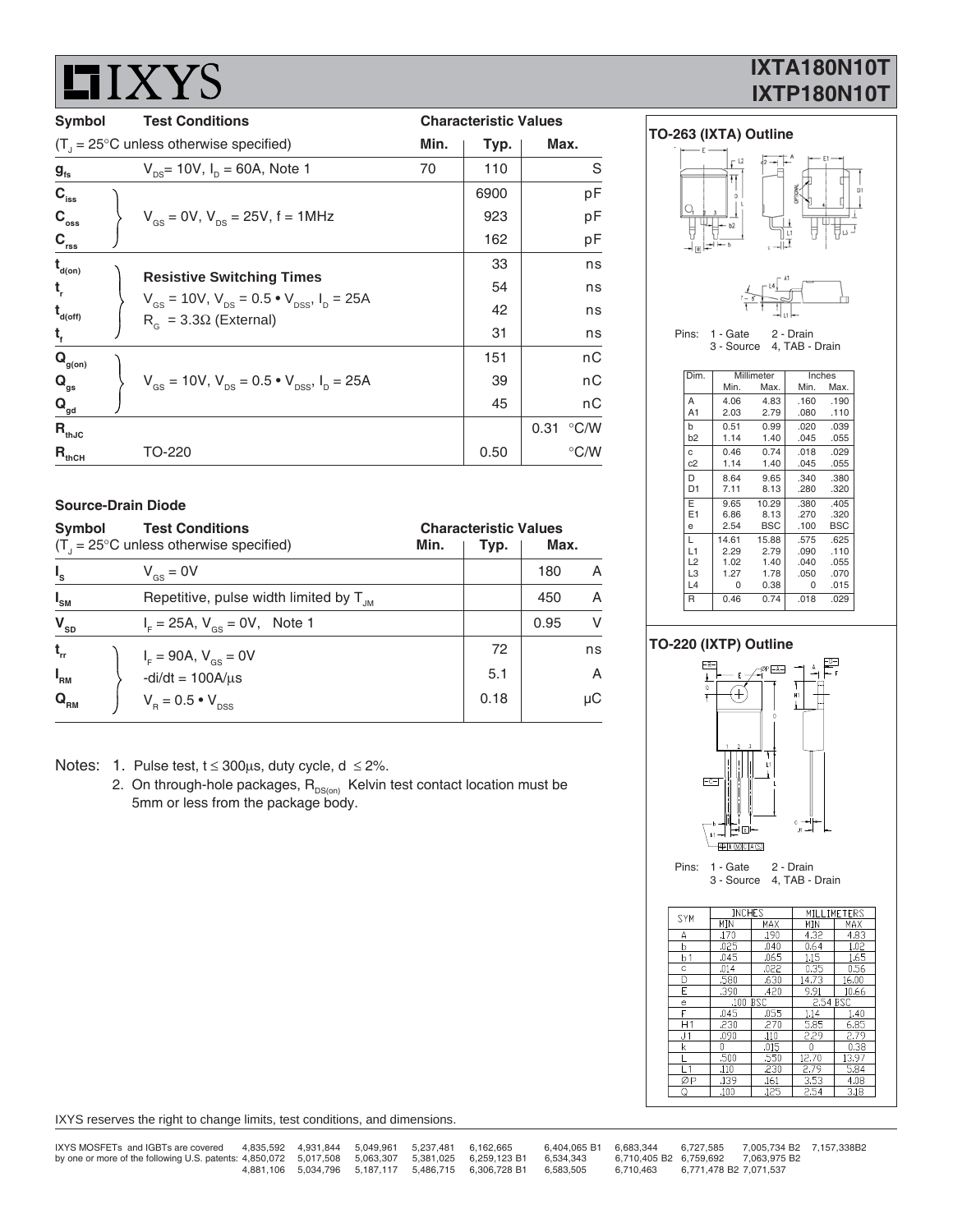

# **IXTA180N10T IXTP180N10T**

**Fig. 1. Output Characteristics**











**Fig. 2. Extended Output Characteristics @ 25ºC**



Fig. 4. R<sub>DS(on)</sub> Normalized to I<sub>D</sub> = 90A Value **vs. Junction Temperature**





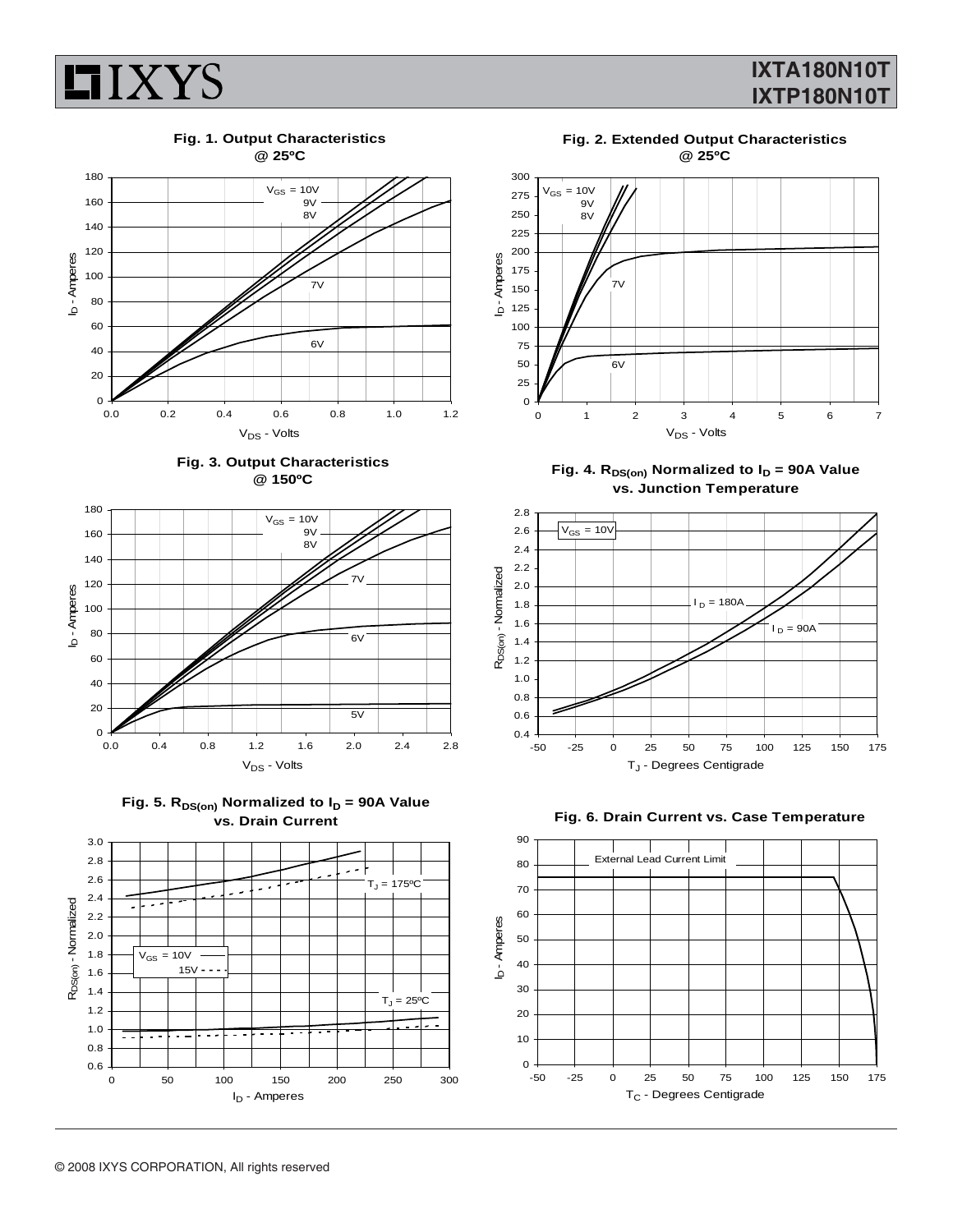

# **IXTA180N10T IXTP180N10T**

**Fig. 7. Input Admittance**



**Fig. 9. Forward Voltage Drop of Intrinsic Diode**







**Fig. 8. Transconductance**



**Fig. 10. Gate Charge**





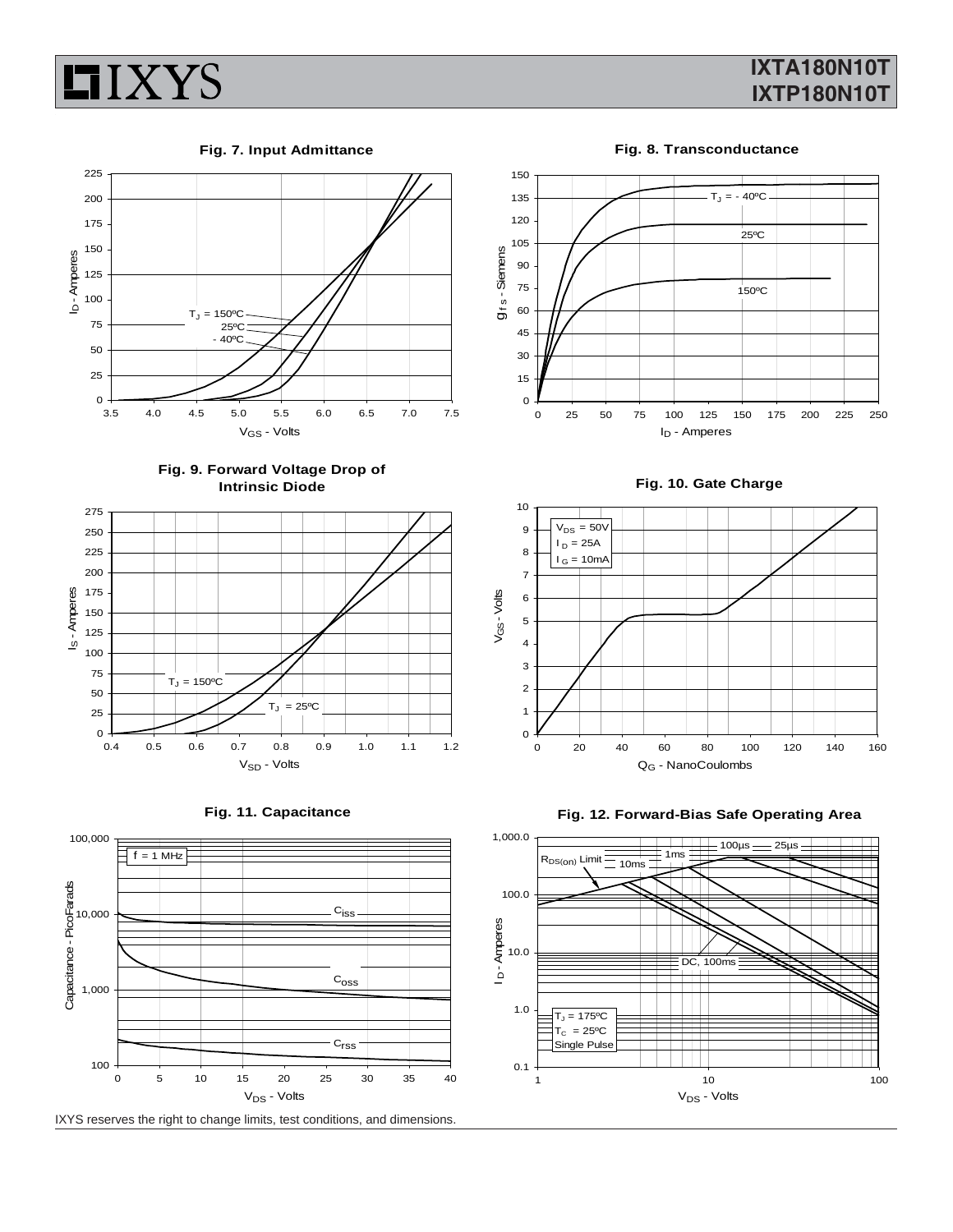

### **IXTA180N10T IXTP180N10T**

**Fig. 13. Resistive Turn-on Rise Time vs. Junction Temperature**



**Fig. 15. Resistive Turn-on Switching Times vs. Gate Resistance**







**Fig. 14. Resistive Turn-on Rise Time vs. Drain Current**



**Fig. 16. Resistive Turn-off Switching Times vs. Junction Temperature**



**Fig. 18. Resistive Turn-off Switching Times vs. Gate Resistance**